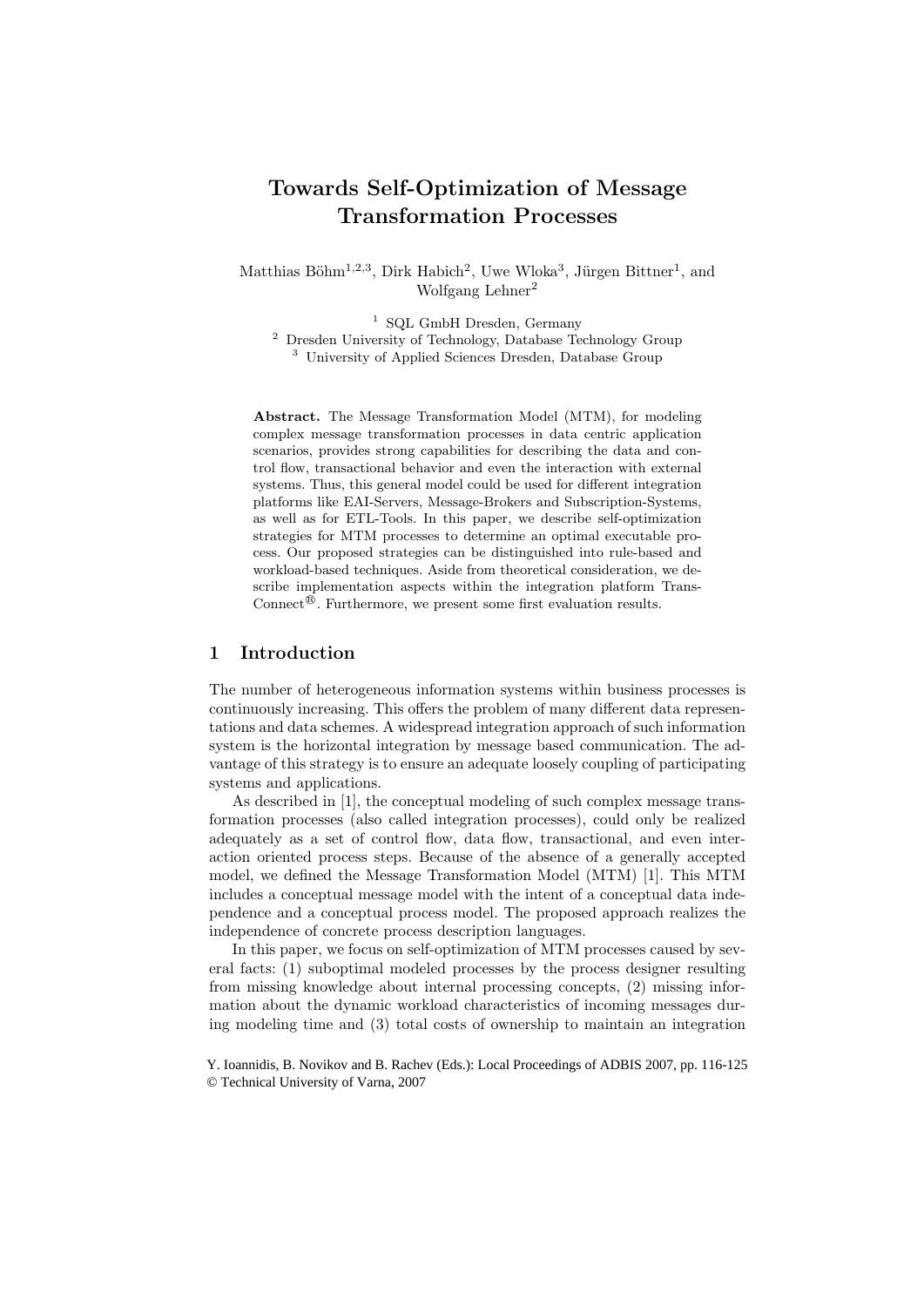system. Therefore, self-optimization of message transformation processes is an interesting and complex field for itself. The contribution of this paper is a first step towards self-optimization of processes. Fundamentally, our proposed strategies can be distinguished into rule-based and workload-based techniques. These strategies are implemented within the integration platform TransConnect<sup>®</sup>.

For the sake of a better description, the specification of the techniques are illustrated on a complex example process. Figure 1 shows this suboptimal modeled integration process. A SAP IDOC [2] "ORDERS05" document is received by a SAP Inbound Adapter and will be translated into an internal XML representation. This internal message is passed to a SWITCH node. Within this part, the message is translated to a specific schema of a CRM database and in two cases enriched with additional data. Afterwards, the message is transformed to the TPC-H [3] schema. The next steps are schema validation and the construction of a savepoint. After this steps, the current message



Fig. 1. Unoptimized Example Process

is passed to a subprocess synchronously. This subprocess distributes the message to multiple systems by starting three concurrent flows. The presented process is suboptimal with regard to the evaluation of the SWITCH conditions, redundant query preparations, redundant control flows, worse modeled data translations, redundant validations and also the subprocess invocation. However, such situations are found in real-world modeled processes.

Therefore, this paper makes a clear contribution towards self-optimization of message-based application integration processes. Before we describe our optimization strategies in more detail in Section 4, related work and the integration platform TransConnect<sup>®</sup> are presented in Section 2 and 3. The benefit of our proposed strategies are demonstrated based on performance measurements comparing not optimized and optimized process executions in Section 5. The paper closes with an conclusion and further research aspects.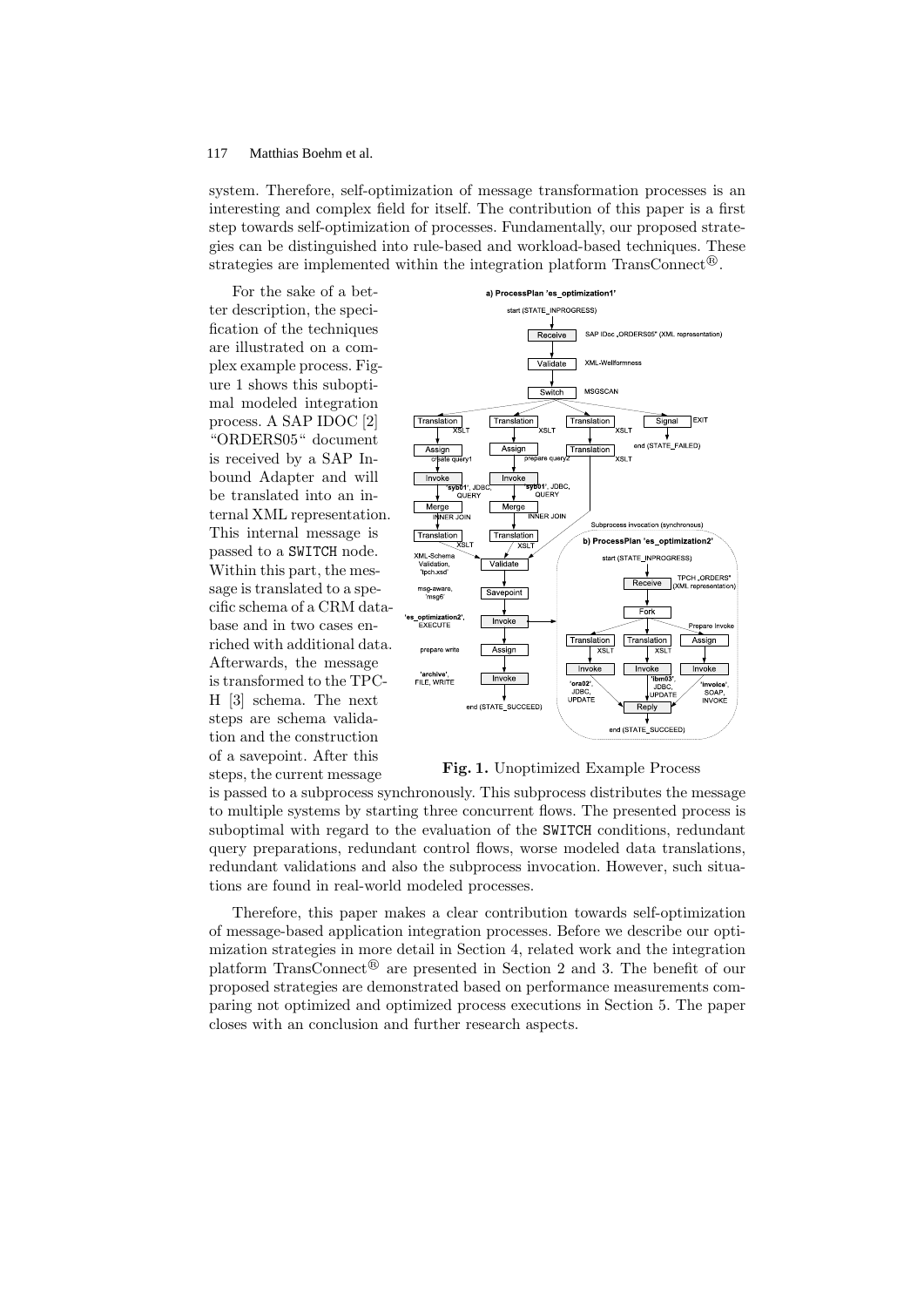## 2 Related Work

Basically, functional oriented process description languages, like WSBPEL [4], and their deficits concerning the modeling of the data flow, but also the absence of a fully accepted conceptual model for data intensive integration processes, are the main motivation for the previous definition of the Message Transformation Model (MTM) [1]. This model have strong capabilities describing the control flow as well as the data flow and thus contributes to the systematic modeling for complex message transformation. However, their are other work, like the BPEL extension II4BPEL [5], the Enterprise Integration Patterns [6] and the IBM ESB Mediation Patterns [7], which are also contribute to this topic, but on an other level of abstraction. As previously mentioned, there are also plenty publications concerning data streaming operator optimization [8], [9], workflow optimization [10] and optimization of webservice composition/invocation in datacentric processes [11]. Furthermore, the approach of self\*-techniques are currently discussed widely. Representative for these works, the "IBM MAPE concept" [12] and the "soft index creation" [13] should be mentioned.

# 3 Integration Platform TransConnect<sup>®</sup>

The mentioned real-life integration platform TransConnect<sup>®</sup> comprises several subprojects, including the Server. It offers a set of Inbound Adapter, which listen passively for incoming messages, translates them into the internal format and forwards them to the Dispatcher. In case of asynchronous processing, the message stream pass the MessagePool. The Dispatcher routes the incoming messages, asynchronous to MessageQueues, respectively synchronous, directly to the WorkflowProcessEngine (WFPE). Beside the event model of incoming messages, also time-based events, initiated by the Scheduler, could be applied. The



Fig. 2. Coarse-Grained Server Architecture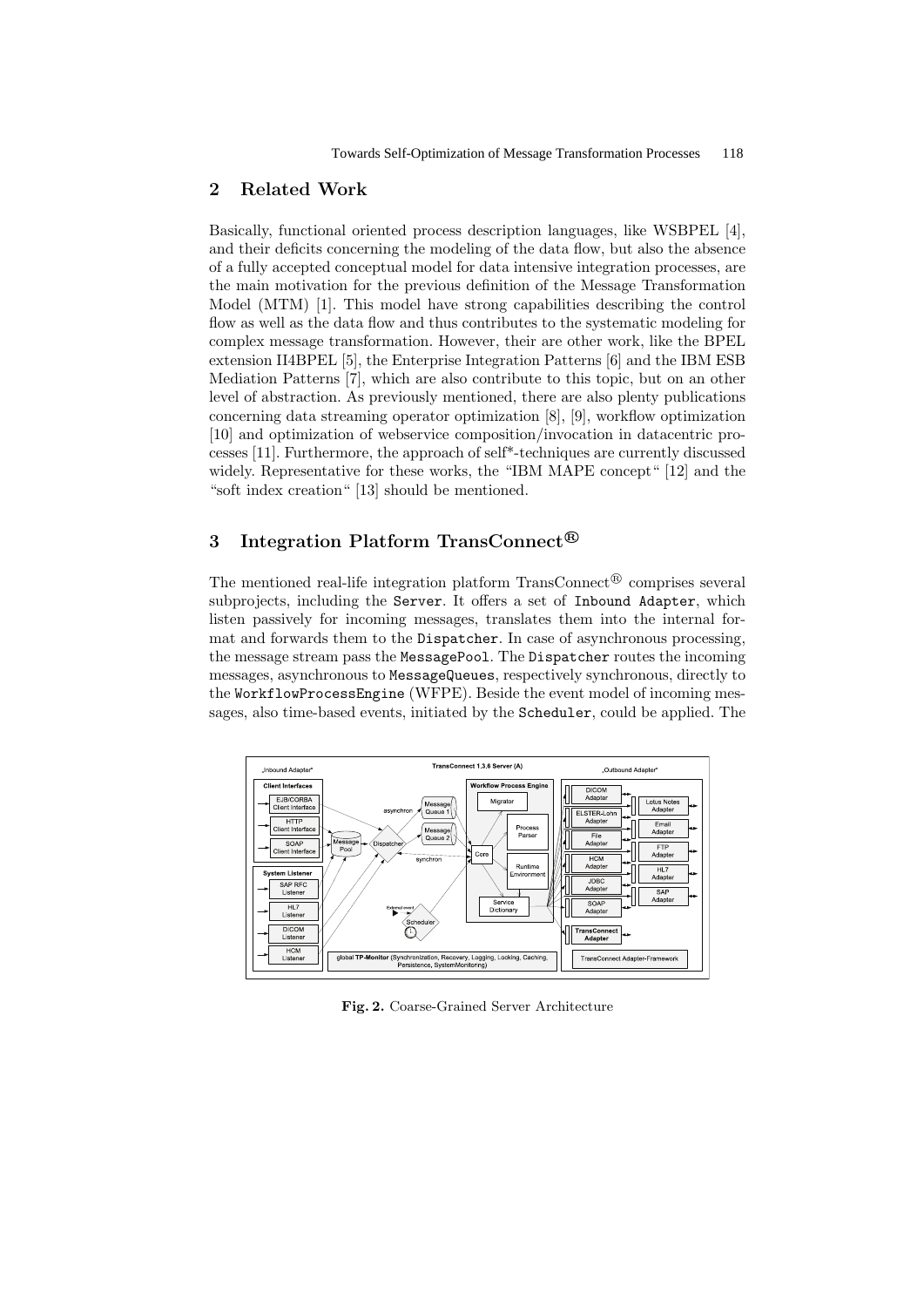WFPE allows the translation of process descriptions into an executable form and manages its processing. The translation is realized by the ProcessParser, which is stratified into the four logical layers: External Mapping (1), Internal Analysis and Optimization (2), ProcessPlan Generation (3) and ProcessPlan Instantiation  $(4)$ . The processing includes the invocation of services in form of **Outbound** Adapters, local services and other process types. The Outbound Adapters allow for active reading interactions (pull) as well as writing interactions (push) with external systems. Furthermore, the global TP-Monitor should mentioned as a component for persistence, caching, configuration, resource management, transactional behavior and even system auditing.

The workload-based process optimization, realized within the mentioned ProcessParser, is generally based on the following universal cost model. In this context, costs are used as an expression for the CPU-usage, the Main-Memoryusage and especially the normalized processing time. Thereby, we focus a cost segmentation into three cost categories.

**Definition 1.** Let  $C(p)$  be the costs of a process p, we define, that this costs are composed with  $C(p) = a * b * (C_c(p) + C_p(p) + C_m(p))$  of the communication costs  $C_c(p)$ , the processing cost  $C_p(p)$  and the internal management costs  $C_m(p)$ , depending on the message size with  $a = sizeof(m)$  and the hierarchical deepness of the message with  $b = dim(m)$ .

**Definition 2.** Let  $C_c(p)$  be the communication costs, we define, that these are composed with  $C_c(p) = \Sigma C(ino_k) + \Sigma C(s_l)$  of the costs for all interactionoriented operators ino and of the execution costs for the external systems s.

**Definition 3.** Let  $C_p(p)$  be the processing costs, we define, that these are composed with  $C_p(p) = \Sigma C_{cno_{ia}}() + \Sigma C_{dno_{ib}}() + \Sigma C_{tno_{ic}}()$  of the costs for controlfloworiented operators cno, dataflow-oriented operators dno and transaction-oriented operators tno.

**Definition 4.** Let  $C_m(p)$  be the internal management cost, we define, that these are composed with  $C_m(p) = C_q(m, count(M)) + C_{pi}(p, count(M)) +$  $C_{tx}$  (undo, redo, tid) of the costs for transactional message queuing  $C_q$ , for process instances management  $C_{pi}$  and for the transactional recoverability  $C_{tx}$ .

Statistics are required for an adequate workload-based cost estimation. These are collected using the following monitoring concepts. First, for implicit performance propagation, the approach of monitor events is used. Thus, an abstract node comprises the publishing of these monitor events to the SystemMonitor. Second, a transparent monitor selection between the MONITOR LEVELS "EmptyMonitor", "TransientMonitor" and "PersistentMonitor" is supported. Third, in case of the mentioned "PersistentMonitor", prepared analysis queries are available to efficiently join the monitor statistics with the metadata repository. Fourth, the *Self-Optimization trigger mechanism*, similar to control loops, should be mentioned. It is realized in accordance to the IBM MAPE-concept (Monitor, Analysis, Plan, Execute). After the ANALYSIS INTERVALL is reached an asynchronous background analysis and recompilation is started. Thereby, the runtime environment is only locked during the exchange of processplans.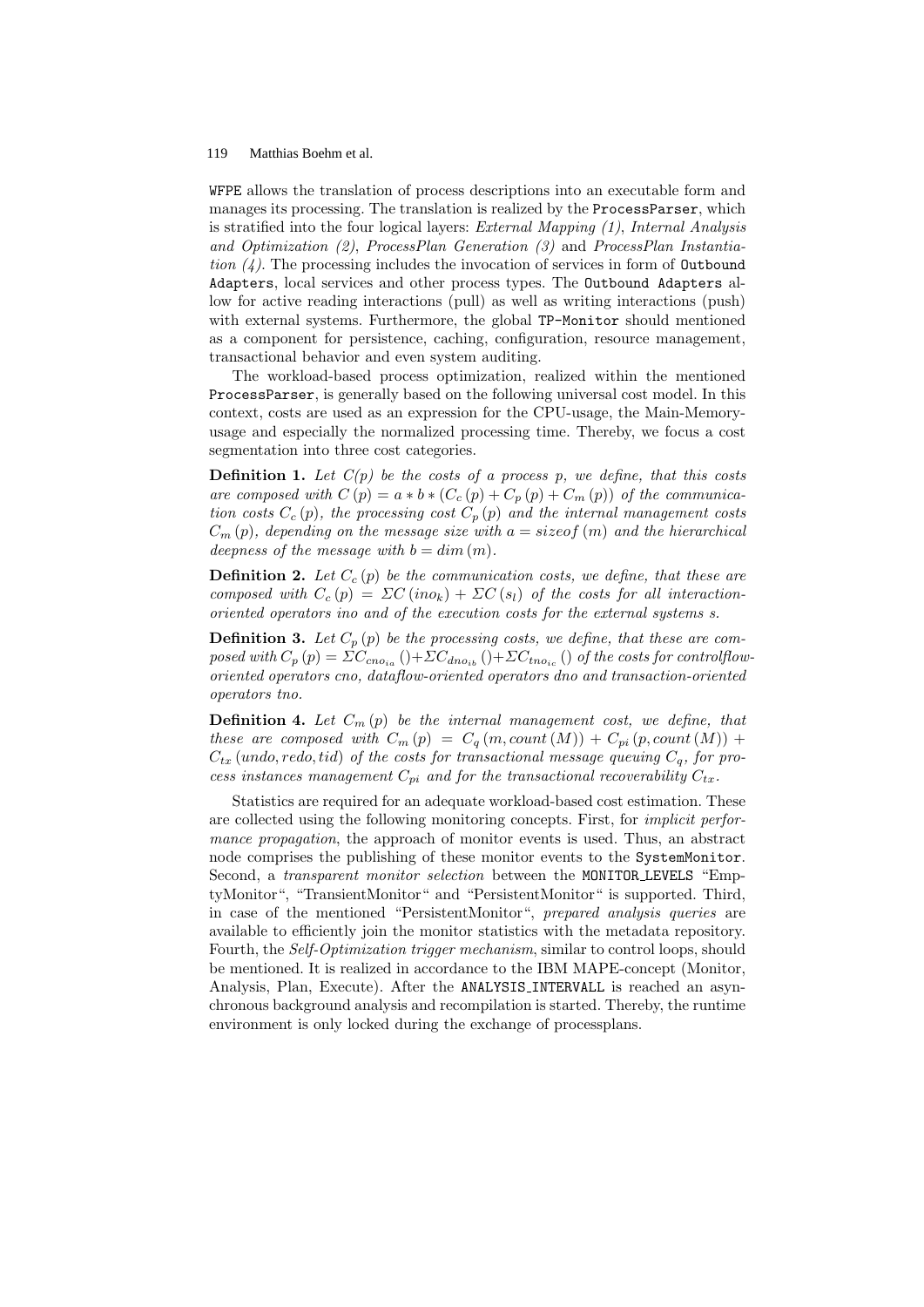## 4 Process Optimization Techniques

Having introduced the integration platform TransConnect<sup>®</sup> and its execution concept in short, we now want to illustrate several optimization techniques and explain selected ones in detail. Thereby, these techniques could be distinguished into rule-based and workload-based approaches.

#### 4.1 Rule-Based Process Optimization

The rule-based optimization of MTM-processes was designed in analogy to the static analysis of procedural language compilers. Thus, some techniques could be adopted and others are quite specific to transformation processes.

Controlflow Optimizations: The identification of Redundant Control Flows, which occurs mainly in concurrent subgraphs, is realized with a simple pattern matching. So all concurrent subgraphs following a FORK operator, are compared, whether they have particular the same parameterization. As shown in Figure 3, the TRANSLATION operators of the first two subgraphs are redundant, cause of the same input message and the same XSLT stylesheet, and thus could be optimized. If not all forklanes could be optimized symmetric, a further FORK operator has to be inserted, in order to ensure the semantic correctness after process rewriting. Finally, some parameters of the following operators, like the input message of the INVOKE operators, have to be updated.

The identification of *Unreachable Subgraphs* is much more complex. Basically, there are two groups of such unreachable subgraphs. The first group is identified by searching for operators following terminating operators, like the SIGNAL or REPLY operator. In contrast to that, the second group comprises unreachable SWITCH-paths and operators following an endless iteration. In order to determine anomalies of the second group the given XPath-conditions have to be evaluated. For example, in order to identify an unreachable SWITCH-path, conditions have to be found, which are impossible by itself or already be included in a previous condition. Finally, an algorithm is executed, deleting all identified subgraphs.

Although, the *Local Subprocess Invocation* is necessary, it would be more efficient to realize an inline compilation. The performance overhead is caused by additional internal management costs, invoking the subprocess. Also, there are additional processing cost, caused by the used RECEIVE and REPLY operators.



Fig. 3. Optimizing Redundant Concurrent Control Flows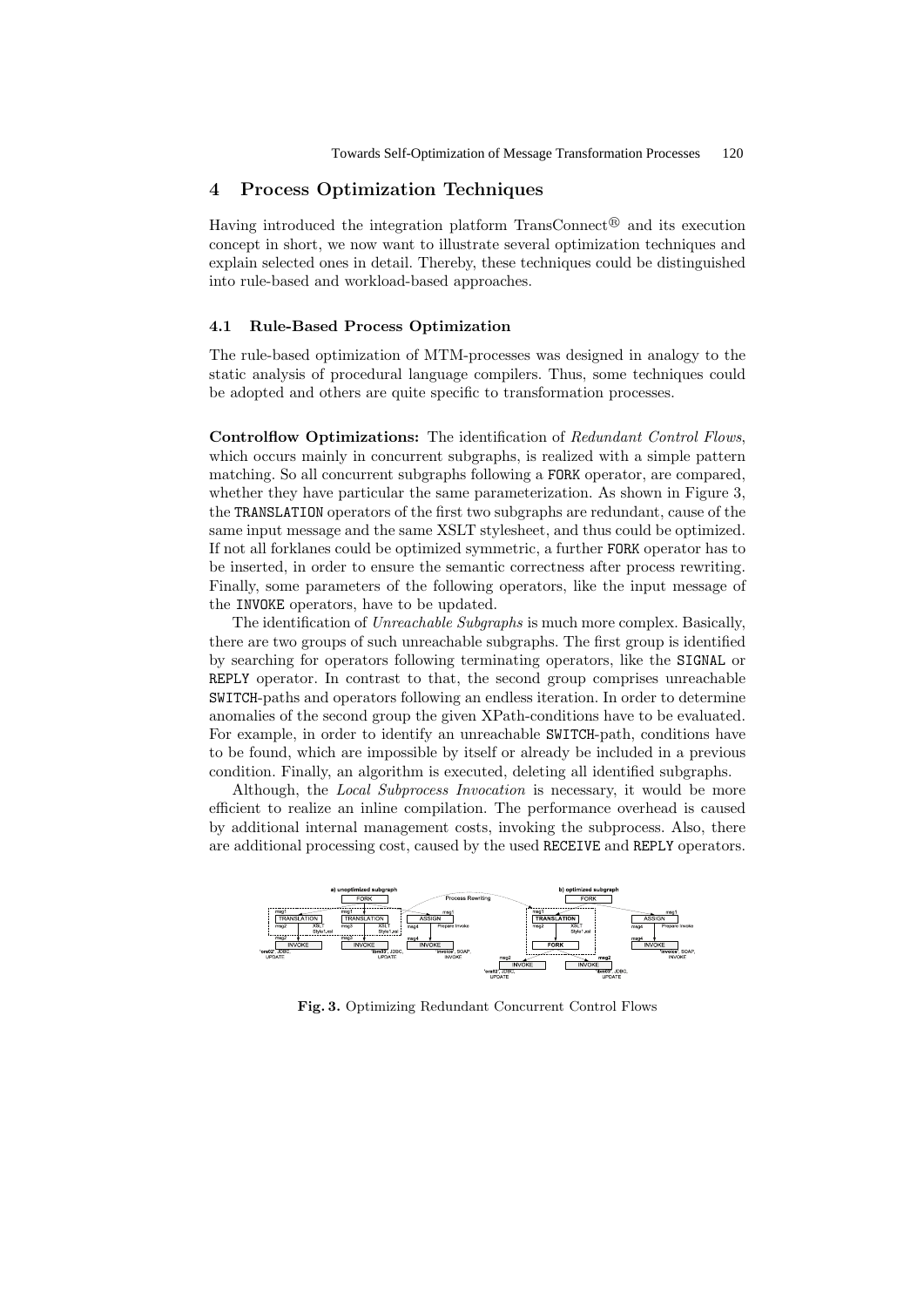During the recursive process of inline compilation all operators of the subprocess, except for leading RECEIVE and ending REPLY operators, are inserted in the main process.

Dataflow Optimizations Also the dataflow optimization uses a pattern matching concept. The following enumeration shows the main dataflow anomalies, which should be identified.

- Double Variable Assignments: If a message gets an assignment to the same part multiple times, the first assignment could be removed.
- Unnecessary Variable Assignment: All assignments, which are never used in the following processing could also be removed.
- $-$  Unnecessary Variable Declaration: If a variable is never used, the whole declaration for this variable could be removed.
- $-$  Two sibling TRANSLATION operators: Two sibling TRANSLATION operators (type XSLT) could be aggregated to one operator, processing a Two-Phase-Transformation.
- Unnecessary SWITCH-paths: If a SWITCH operator, comprises disjoint SWITCHpaths, each path containing less than one operator could be removed.
- $-$  Two sibling Validations: VALIDATE operators following TRANSLATION or other VALIDATE operators should be removed.

The whole rule-based optimization-process has to be executed, until no more process type changes could be determined, cause one optimization rule could produce further anomalies. Although, the rule-based optimization lead to a high performance improvement, there are open issues. For example the determination of unnecessary TRANSLATION operators, as well as the fine-grained optimization of transformation stylesheets within the process context is a big challenge.

#### 4.2 Workload-Based Process Optimization

The monitored processing statistics are used to determine several workload characteristics. Basically there are two groups of workload-based optimizations. First, implicit optimizations, like the message indexing, are realized. Second also explicit optimizations, whereby the processplan is rewritten, are focused.

Message Indexing: The message indexing taking place in an implicit manner, in order to make the processplans most robust, by preventing processplan rewriting. Furthermore, we only use transient indexes. Thus, after server restart the indexes are empty.

Access to extracted single values: Because of the dynamic data aspect, it is not useful to manage messages in a fine-grained and attribute-oriented manner. Thus, accessing single values of one message, e.g. within the ASSIGN or SWITCH operator, results in cost-intensive message scans. We prevent this, using more efficient index scans. Single values, identified by the message ID and a XPath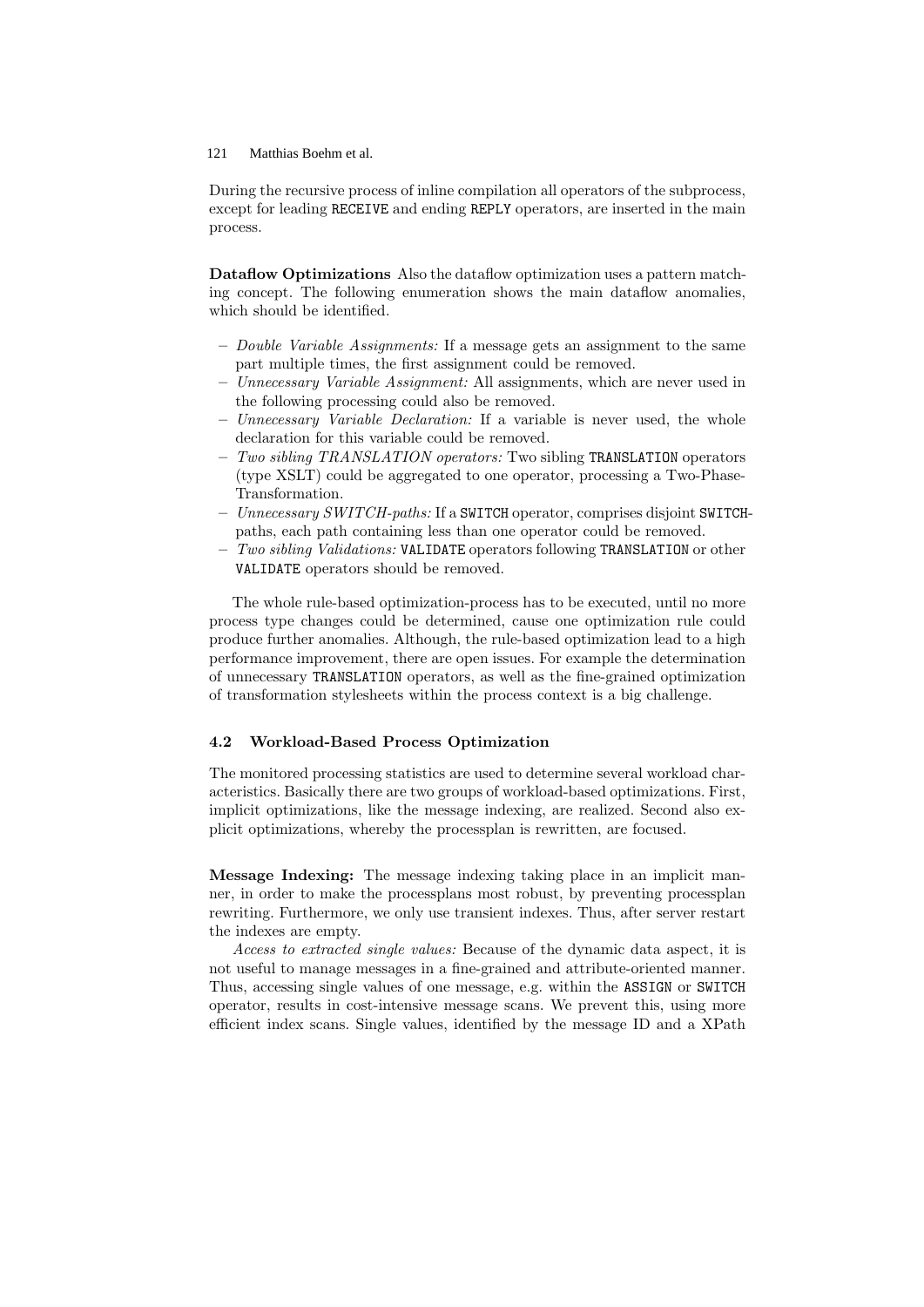

Fig. 4. Splitting the ASSIGN Operator for Partial Indexed Message Reuse

expression, are extracted at the Inbound Adapter side. These values are put into the 2-layer-hash-index. After a message was successfully processed, the whole index subtree for this message could be removed. The optimizer determines, whether the single value extraction is optimal for a specific usecase.

Reuse of static messages: The ASSIGN operator could be used for assignment of static value expressions to messages. If all copy elements in one ASSIGN operator are such static value expressions, the produced message could be reused across instances of one process type. This is realized by an index structure for complete message objects, identified by the process type ID, the node ID of the ASSIGN operator and the message name. This index is never cleaned during server runtime. Furthermore, the ASSIGN operator often uses both, static value assignments, as well as message value assignments. Figure 4 shows an optimization approach of splitting such an operator into two operators, separating message reuse and value assignments. Our process optimizer realize this at every possible position.

Controlflow Optimizations The workload-based controlflow optimization is reached by explicit rewriting of processplans. As an example for such optimizations, the FORK operator optimization will be discussed. By definition, the FORK operator starts several subprocesses in sequence, execute them concurrently, and finishes, when all subprocesses were executed. Because of the sequenced start of these subprocesses, the first forklane starts earlier than the second. Thus, it is most optimal to start the subprocess, with the highest processing time, first, in order to prevent waiting time of subprocesses. Therefore, the average normalized processing time of all subprocesses is evaluated and the subprocesses are ordered ascending by its average. The performance impact, reached by this control flow optimization, depends on the platform-specific costs for thread management.

Dataflow Optimizations The workload-based dataflow optimization comprises the optimization of the dataflow-oriented operators of the MTM. Furthermore, also the controlflow-oriented operator SWITCH, which evaluates XPath expressions over messages, is under observation. Following, only this SWITCH operator will be discussed, in order to explain one operator optimization in depth.

This operator comprises a set of SWITCH-paths, where each contains a condition and optionally also an ending SWITCH-path, which does not contains a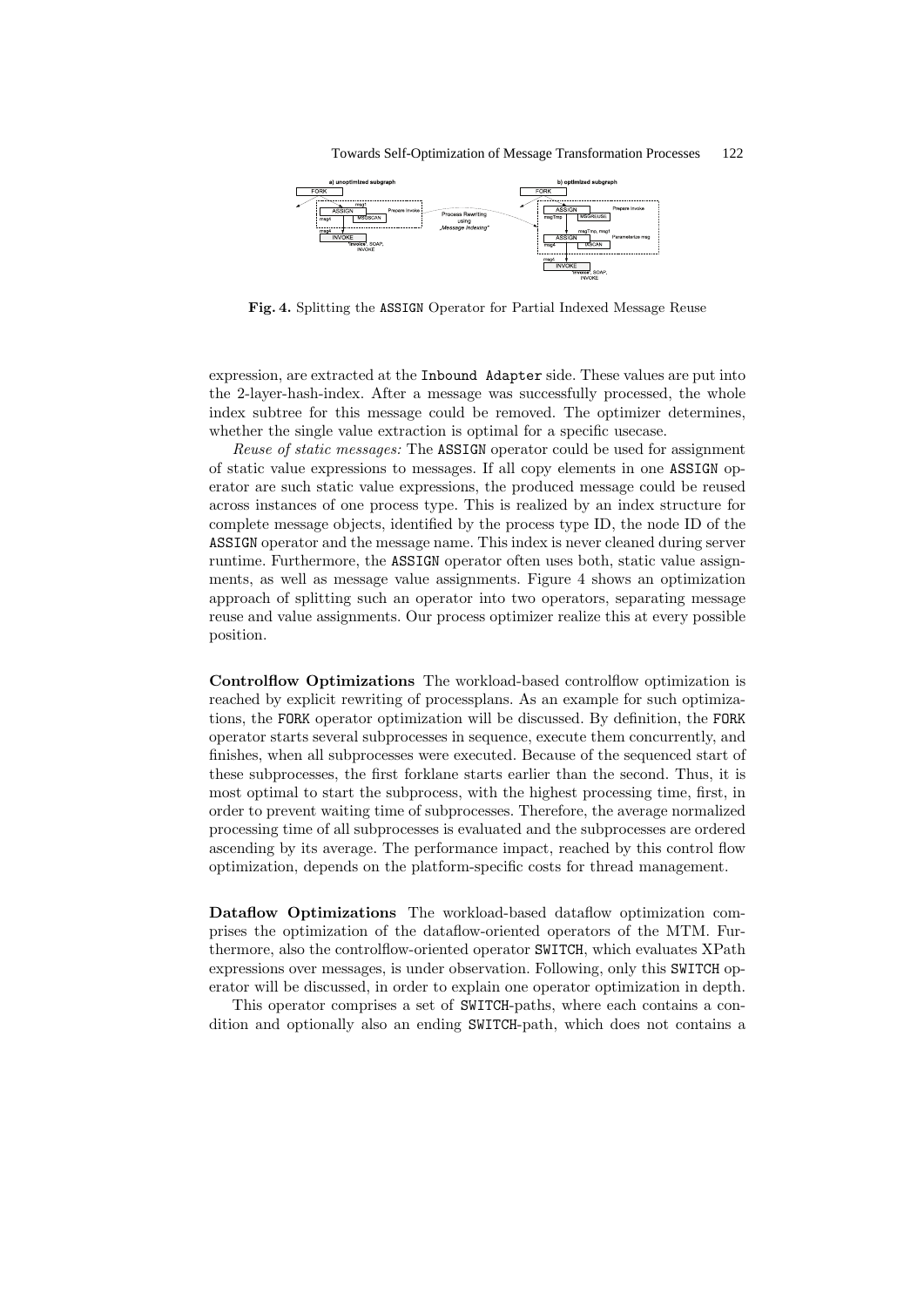

Fig. 5. Example SWITCH Operator Optimization

condition. By definition one or none, of these paths is executed. Thus, the problem is the evaluation of the conditions, which are in fact XPath expressions over messages. Because of the sequenced evaluation of these conditions it is suggesting, that the path with the lowest relative costs (costs relative to likelihood) should be executed first, in order to prevent unnecessary evaluations.

Figure 5 illustrates a subgraph of the introduced example, assuming costs and likelihoods. Imagine, the first three SWITCH-paths contains disjoint and notdisjoint conditions, while the fourth SWITCH-path contains none. With the aim of performance improvement, first the relative costs for each condition is computed. Thereby, end-paths without a condition get an theoretical maximum value M. Second, the paths are ordered ascending by these relative costs.

In order to rearrange the sequence of switch-conditions, the modeled semantic have to be maintained. Basically BooleanExpressions are used as SWITCH-pathconditions. These expressions contain one operator and two operands, which are represented by ValueExpressions or absolute values. Coming back to the maintenance of the process semantic, all disjoint expressions could be rearranged. Thereby, two expressions are disjoint, if they use the "equals" or "not equals" operator or if they use different ValueExpressions.

Definition 5. In order to formalize that problem, we define the disjoint SWITCH operator is optimal in terms, where  $\frac{C(condition_{spath_i})}{P(spath_i)} \leq \frac{C(condition_{spath_{i+1}})}{P(spath_{i+1})}$  $\frac{P(spath_{i+1})}{P(spath_{i+1})}$  with  $i = 1, \ldots, k$  and  $k \ldots$  number of switch paths. Thereby, the performance improvement  $\Delta C = C_{unopt} - C_{opt}$  reached by rearrangement could be computed with  $C = \sum_{i=1}^{k} (P(spath_i) * \sum_{j=1}^{i} (C(scondition_{spath_j})))$ . Furthermore, the determination of the relative costs requires the computation of execution likelihoods. They are computed with  $P_{(spath_i)} = \frac{count(p \in n_{nid\_spath})}{count(p \in n_{pid\_switch})}$  $count(p \in n_{nid\_switch})$ .

Additionally, also the optimization of the not-disjoint SWITCH operator should be mentioned. As Figure 5 illustrates, there is the requirement, that the sequence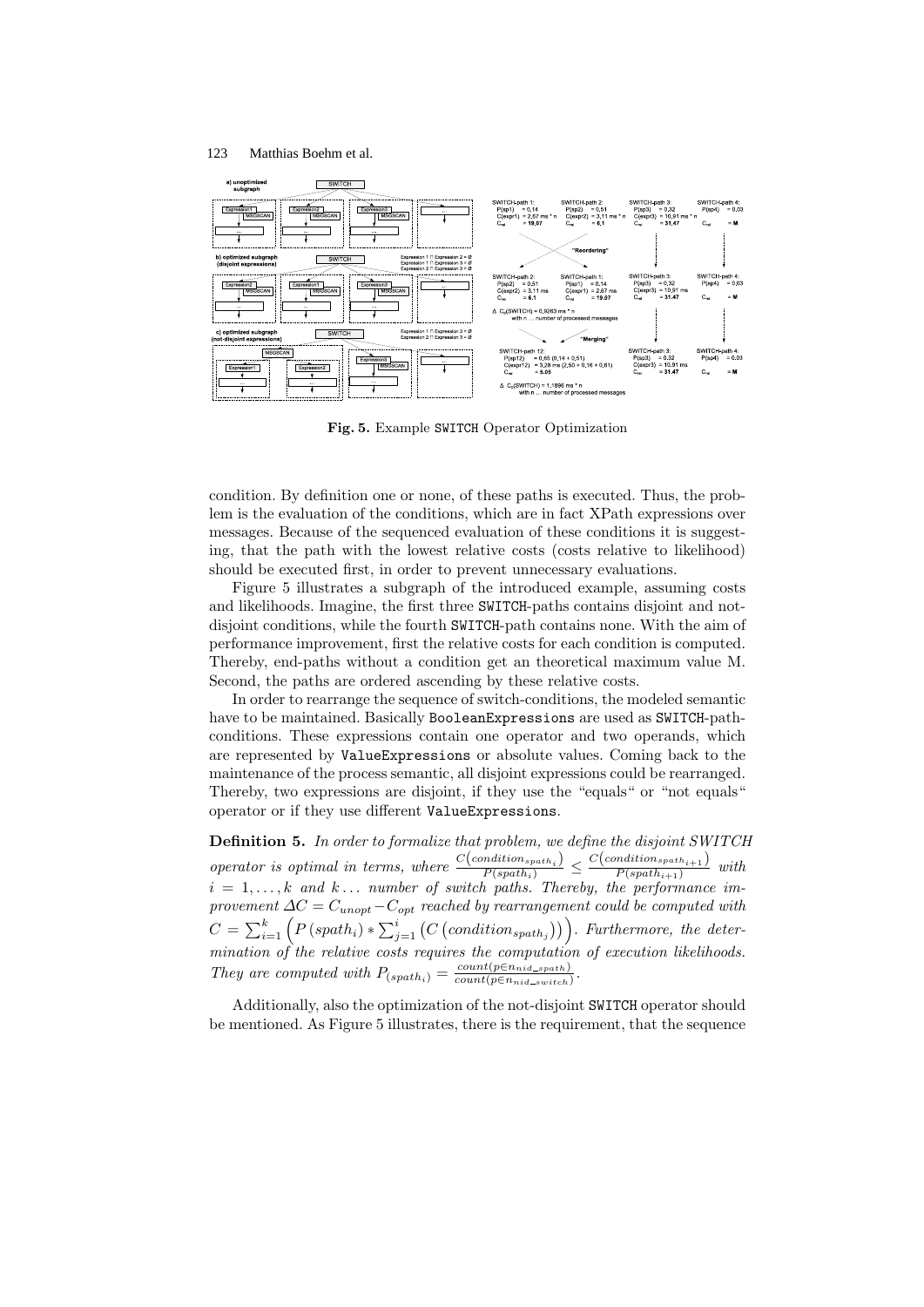of not-disjoint expressions have to be excluded from the rearrangement. Furthermore, the characteristic of the non-disjoint expressions is, that they use the same ValueExpression in their BooleanExpressions. Thus, it is suggestible to reuse this value for both BooleanExpressions. In consequence the not-disjoint expressions are used as a compound SWITCH-path in order to rearrange this compound-path with other SWITCH-paths, which are disjoint to the compound one. Thus, the sum of all subpaths are used to determine the likelihood and costs for this compound-path.

## 4.3 Performance Measurements

The performance of the introduced example process was measured using no optimization, only rule-based optimizations, only workload-based optimizations, but also full optimization. Actually, the performance measurements do not comprise all optimization aspects introduced in this paper, cause there are plenty of side effects needed by a full-fledged implementation of these concepts. However, especially the implementation of rule-



Fig. 6. Measured Performance Values

based optimization is almost realized. Figure 6 shows the average performance values, depending on the number of executed processes and the optimization approaches. This performance values were measured on a desktop pc (Athlon64 1800+, 1GB RAM, Java 1.5 [JVM -Xms300m -Xmx700m]). As Figure 6 shows, especially the rule-based optimization reached an enormous performance improvement. The small impact of the workload-based optimization is cause by the small message size of 7 KB. Thus, the impact of message indexing and of SWITCH-path condition evaluation optimizations is small, relative to the overall processing costs. However, there are some incisive results, which should further be discussed. So firstly the difference between the first and second phase should be mentioned, in which performance optimizations of the integrations system as well as of the grounding DBMS and environment taking place. Furthermore, especially on using the message indexing, performance values with a low standard deviation should be noticed. Also the scale factor in form of the number of executed processes should be mentioned. Here, no performance deficit could be measured. Finally, also the fault treatment should taking place. The processing performance was measured, by using the introduced "PersistentMonitor". Thus, the monitoring of performance events, as well as the whole TransConnect Server maintenance has influenced the performance results. Further side effects like the index maintenance, which is monitored for the internal management costs and also the communication costs of the external systems, were excluded and thus not analysed.